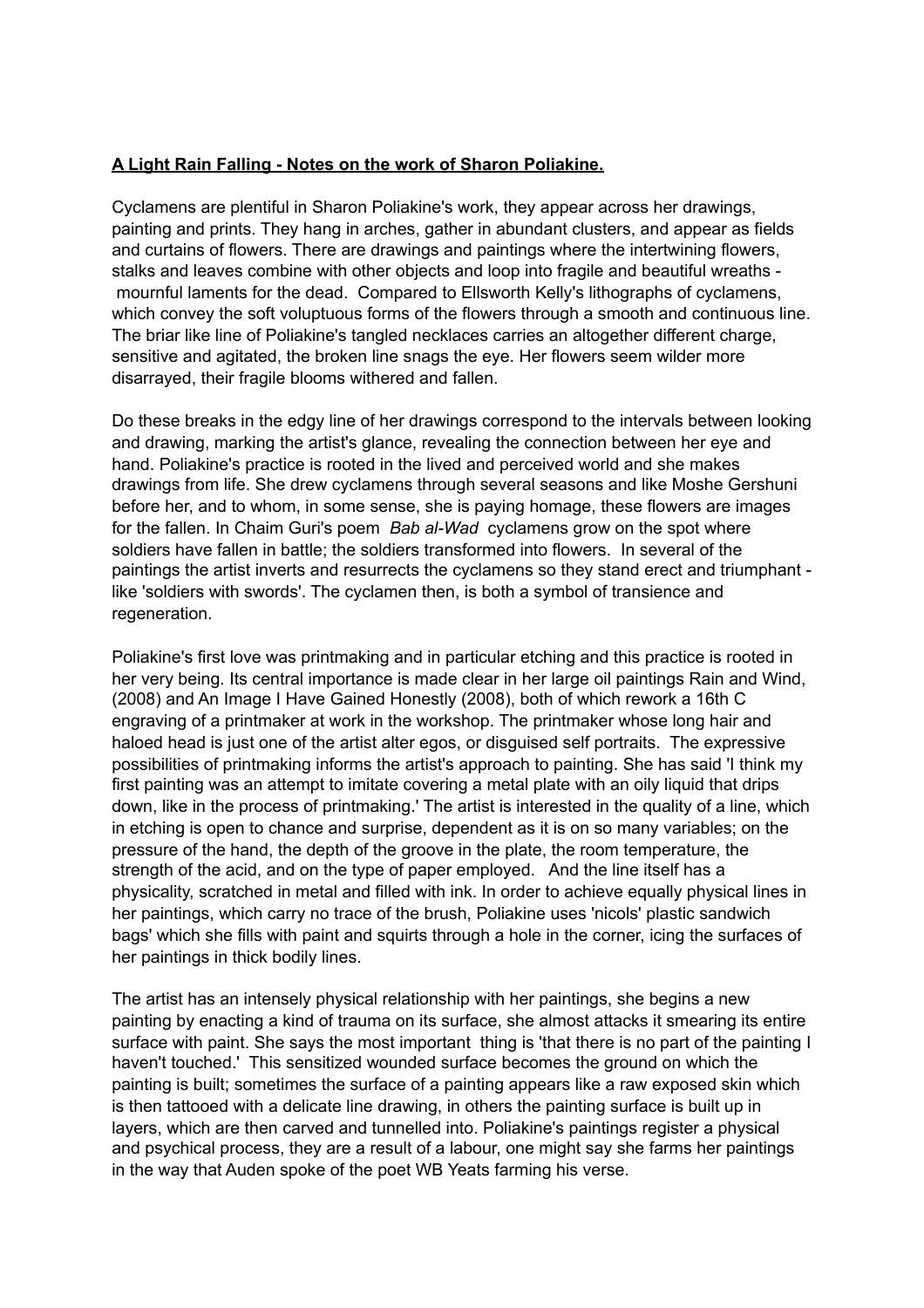At the time of the second Intifada Poliakine painted an expressively turbulent and stormy seascape in muted mixtures of black, white, green and red, entitled October (2000). In the same year she made Field III,(2000) a dark painting whose brown undulating terrain seem to swells, fall, stretch and roll as if subject to some seismic turmoil, discharging a feeling of growing pressure and volatility, a kind of emotional barometer of an unstable time. It recalls both the expressive tumolt of Van Gogh's fields as well as the hot claustrophobic internal space that is Matisse's Red Studio. In other more tightly controlled abstract paintings the artist has employed one of her home made tools consisting of seventy paintbrushes fixed in a row by being attached to two strips of wood. With this tool she has ploughed the painting into regular furrows or stripes of black,yellow, green, as well as fleshy pinks and reds - a wounded field where body and earth seem to merge. A rich comparison might be made with Anselm Kiefer's war ravaged landscapes.

The artist is intimately involved with her materials and subjects, she could never simply appropriate images or ideas in any direct way, instead she needs to make things her own, and earn the right to use them. It seems that whatever enters her paintings has to pass through the eye of the needle, which is her studio and become part of its evolving landscape. Whether it be a battle painting by Uccello, known through its reproduction in a book that makes up part of the physical landscape, or the broken and discarded things that have fallen out of use -the detritus that belongs to the practice of painting, tubes of paint, bits of a tin, broken ceramic plates, pencils, squeegees, paintbrushes, as well as other things, sticks of cinnamon, bits of wood, dried twigs, and string. She gathers together these bits and pieces and out of them constructs her highly evocative and fragile painting/objects.

When these poetic humble bundles of odds and ends are translated into drawings and paintings they seem through some visual alchemy to produce a resonance with other images, so that the curve of a piece of fern, a squeezed out tube of paint, a rectangular wooden block, twigs and pencils, all tightly bound together with string, might echo the tortured, hanging and fallen figures of Goya's The Disasters of War series. Poliakine has the knack for making things speak and for producing a visual reverberation; she like to make links; visual, verbal, and across time.

There are paintings in which luminous vaporous fields of colour are stamped with a delicate line drawing, or articulated by a fence of straight lines, or whose soft muted veils seem to exhale ghostly figures. There are paintings in which the fragments of figurative drawings seemed to emerge out of and then become subsumed in a sea of soft muted colour, as if they had been washed away, dissolved, their fragments dispersing, like a dream that slips away on waking. The bold black line drawings of lights, electric wires and sockets in Nocturnal Portrait (2004) are obscured by a veil of liberally applied yellow paint, colour and line are unshackled and the freed colour brings a bright luminosity to the painting but in a way that adds to the uncanny feeling of looking at something dangerous, secret and covered up. Poliakine explores the relations between line and colour, figuration and abstraction, and her paintings reveal painting and drawing as different kinds of action, which entail shifting speed's, intensities and levels of engagement.

Around the time of the second Lebanon War Poliakine began a remarkable series of war